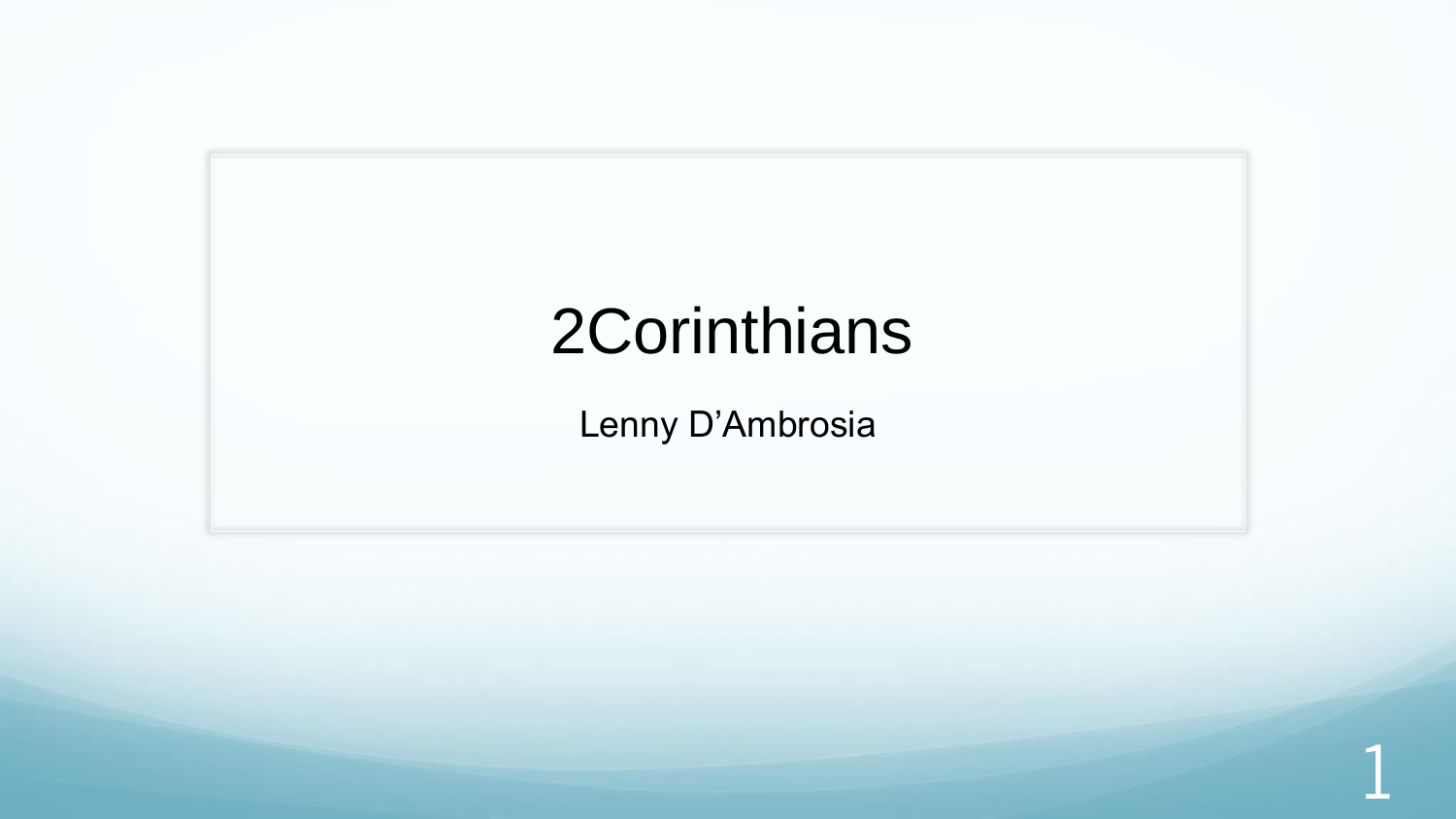### Corinth

- Corinth was known for the following:
- 1. Commerce (trade of goods)
- 2. It was the gateway between the east and the west with it's two harbors
- a. Lechacum located 1 ½ miles to the west on the Corinthian Gulf
- b. Cenchreae located 6 miles to the east on the Saronic Gulf 2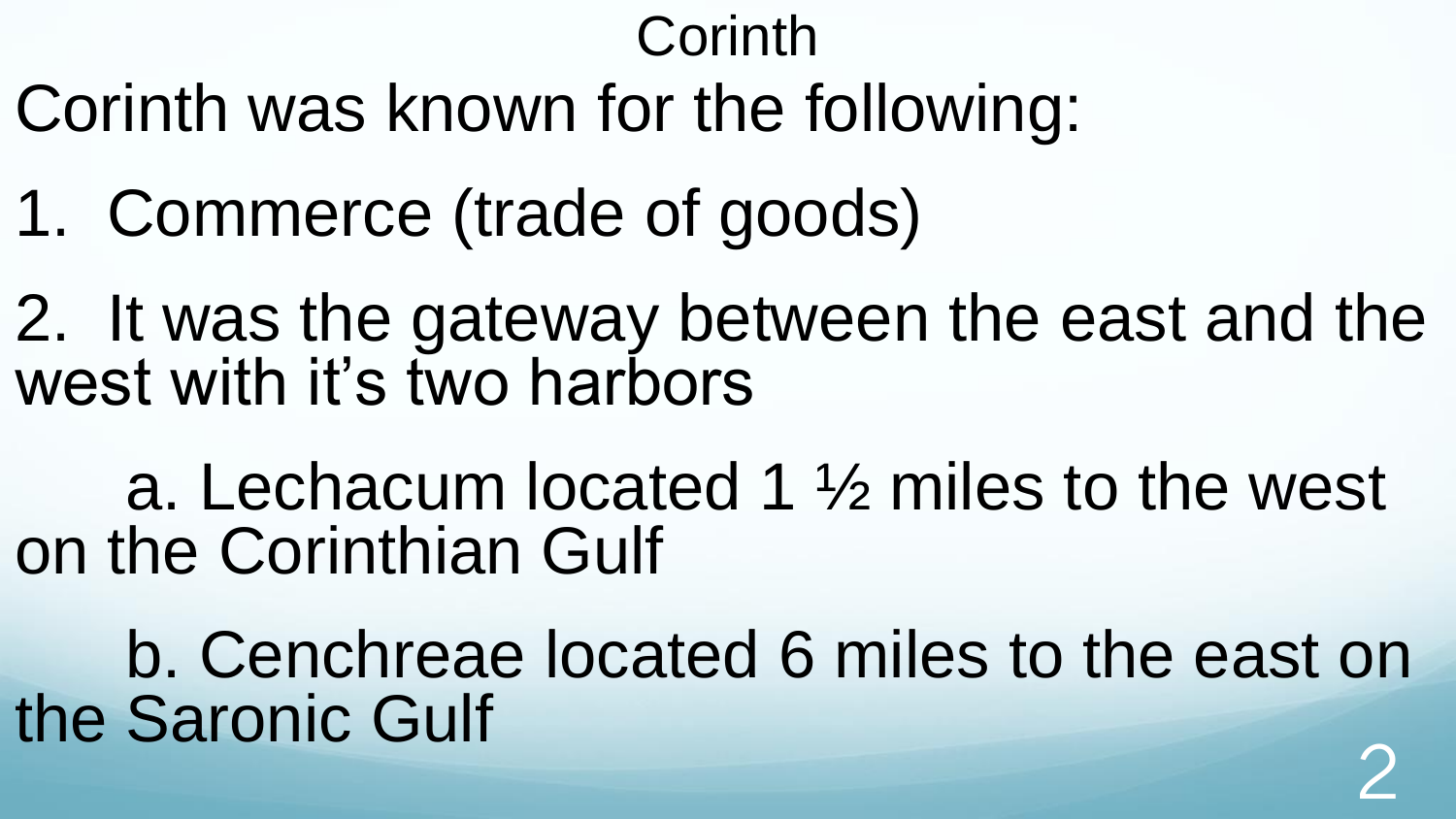#### **Outline**

1. Paul explains the reason for the changes in his itinerary and to express joy at the favorable response to Paul's ministry (chapters 1 - 7).

2. Paul encourages the Corinthians to complete their collection in preparation for his arrival (chapters 8 - 9).

3. Paul stresses the certainty of his coming, his authenticity as an apostle and his readiness to exercise discipline if necessary (chapters 10 - 13).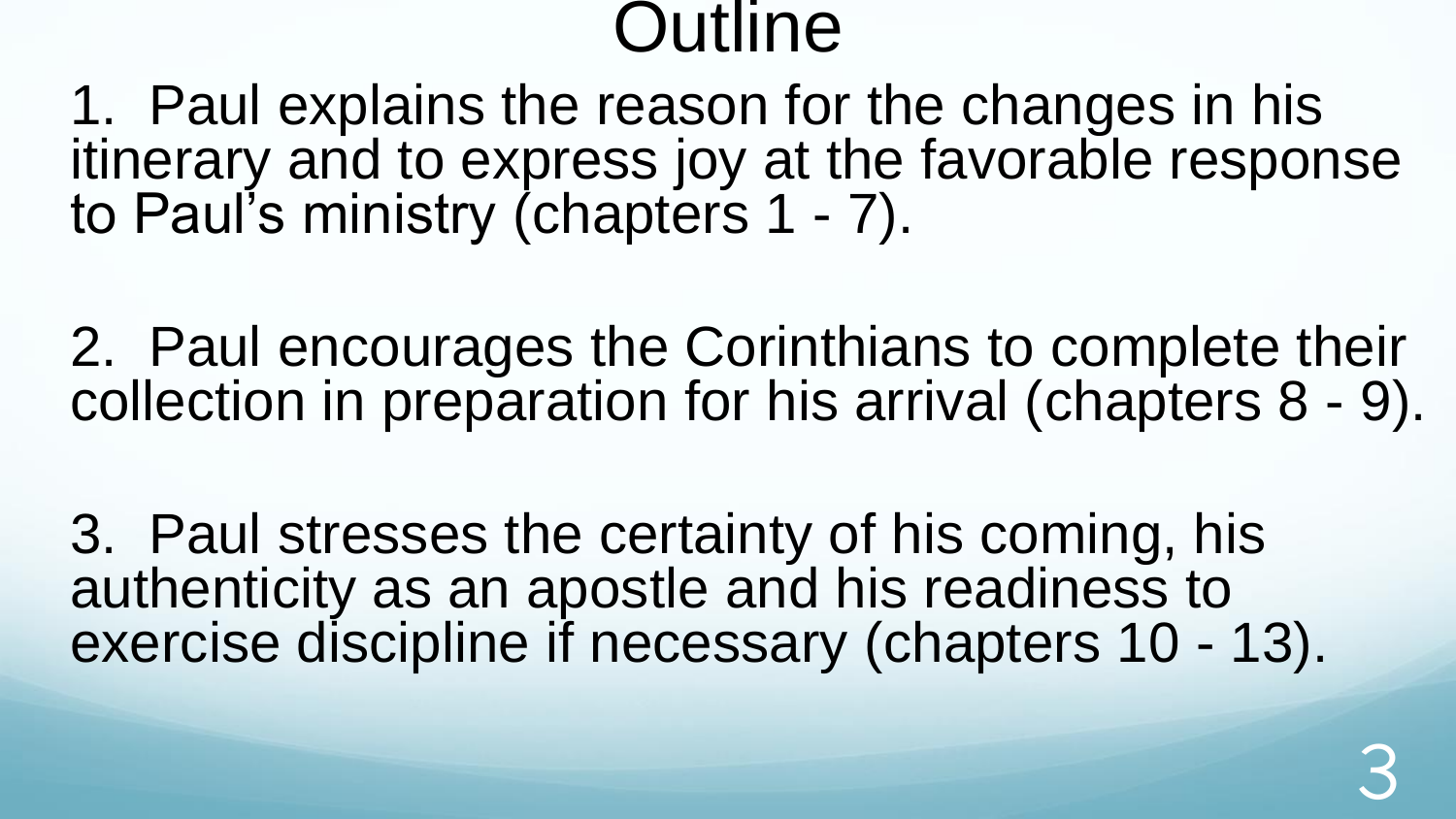**1. What was the purpose in writing 2Corinthians?**

1. To express the comfort and joy Paul felt because the Corinthians had responded favorably to his painful letter (1:3-4; 7:8-9,12- 13).

2. To let them know about the trouble he went through in the province of Asia (1:8-11).

3. To explain why he had changed his travel plans (1:12 - 2:4).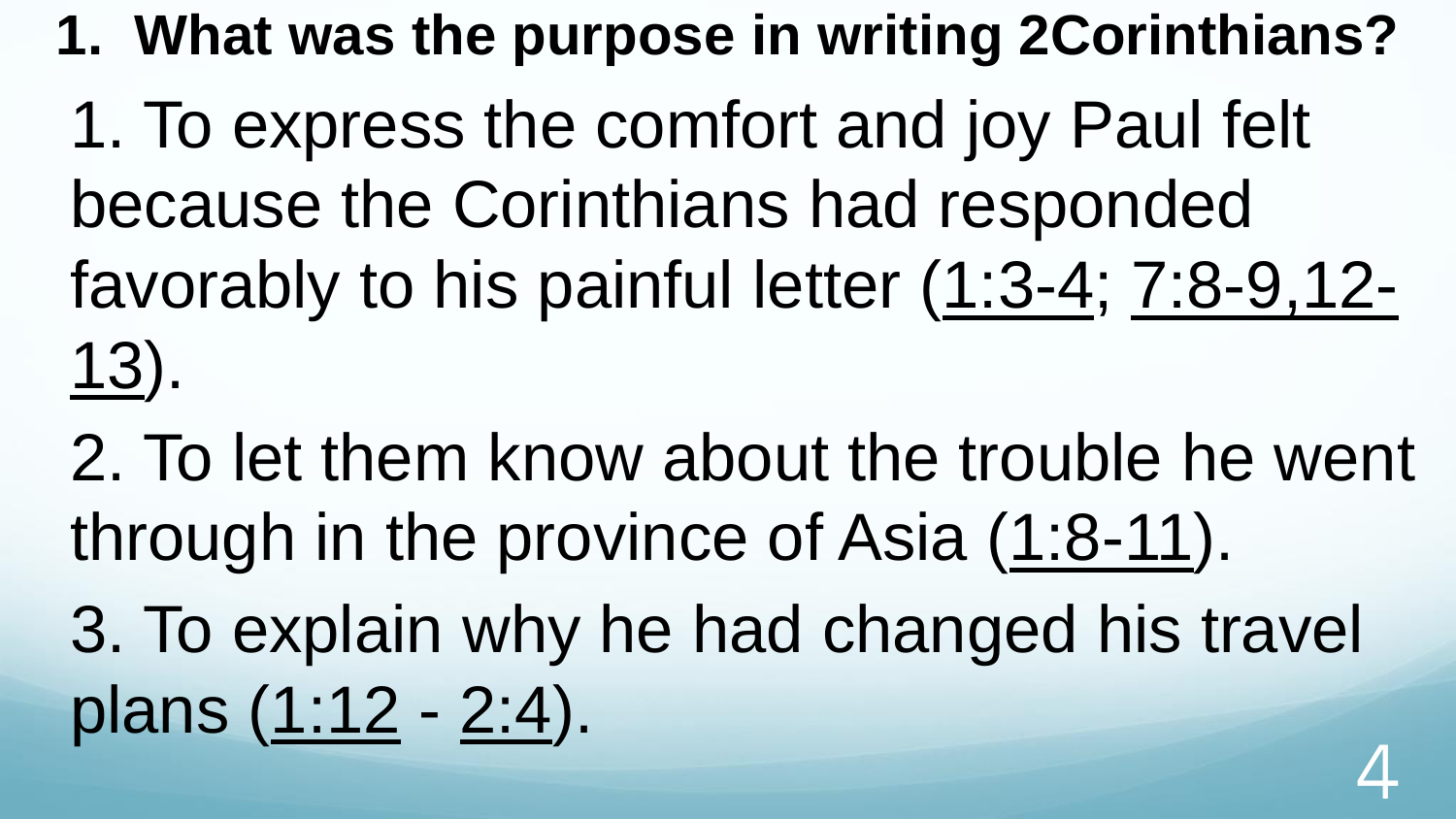**1. What was the purpose in writing 2Corinthians?** 4. To ask them to forgive the offending party (2:5-11).

5. To warn them not to be "yoked together with unbelievers"  $(6:14 - 7:1)$ .

6. To explain to them the true nature (its joys, sufferings and rewards) and high calling of Christian ministry. (2:14 - 7:4).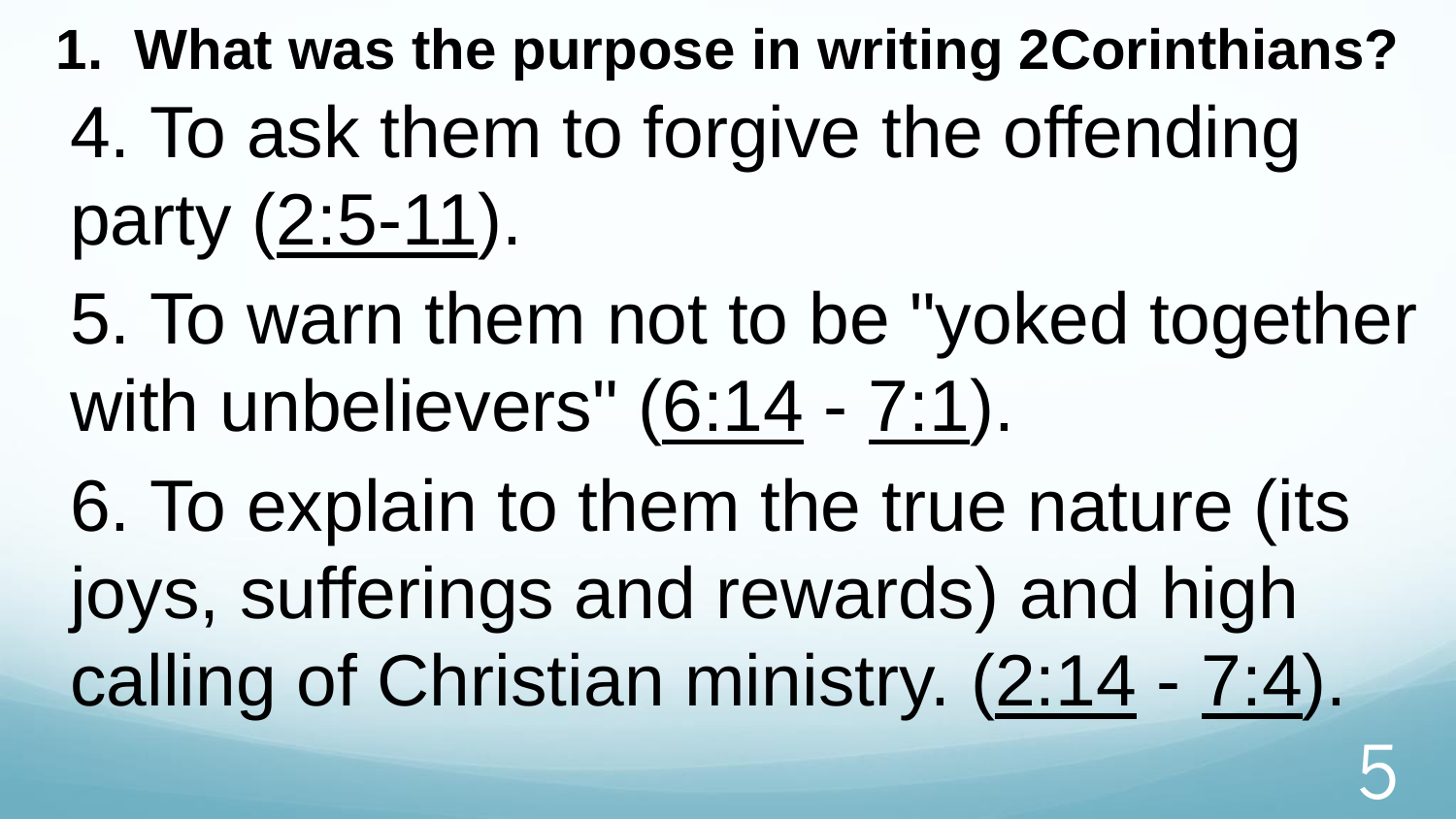**1. What was the purpose in writing 2Corinthians?** 7. To teach the Corinthians about the grace of giving and to make sure that they complete the collection for the poor Christians at Jerusalem (chapters  $8 - 9$ ). 8. To deal with the minority opposition in the church (chapters  $10 - 13$ ). 9. To prepare the Corinthians for his upcoming visit (12:14; 13:1-3,10).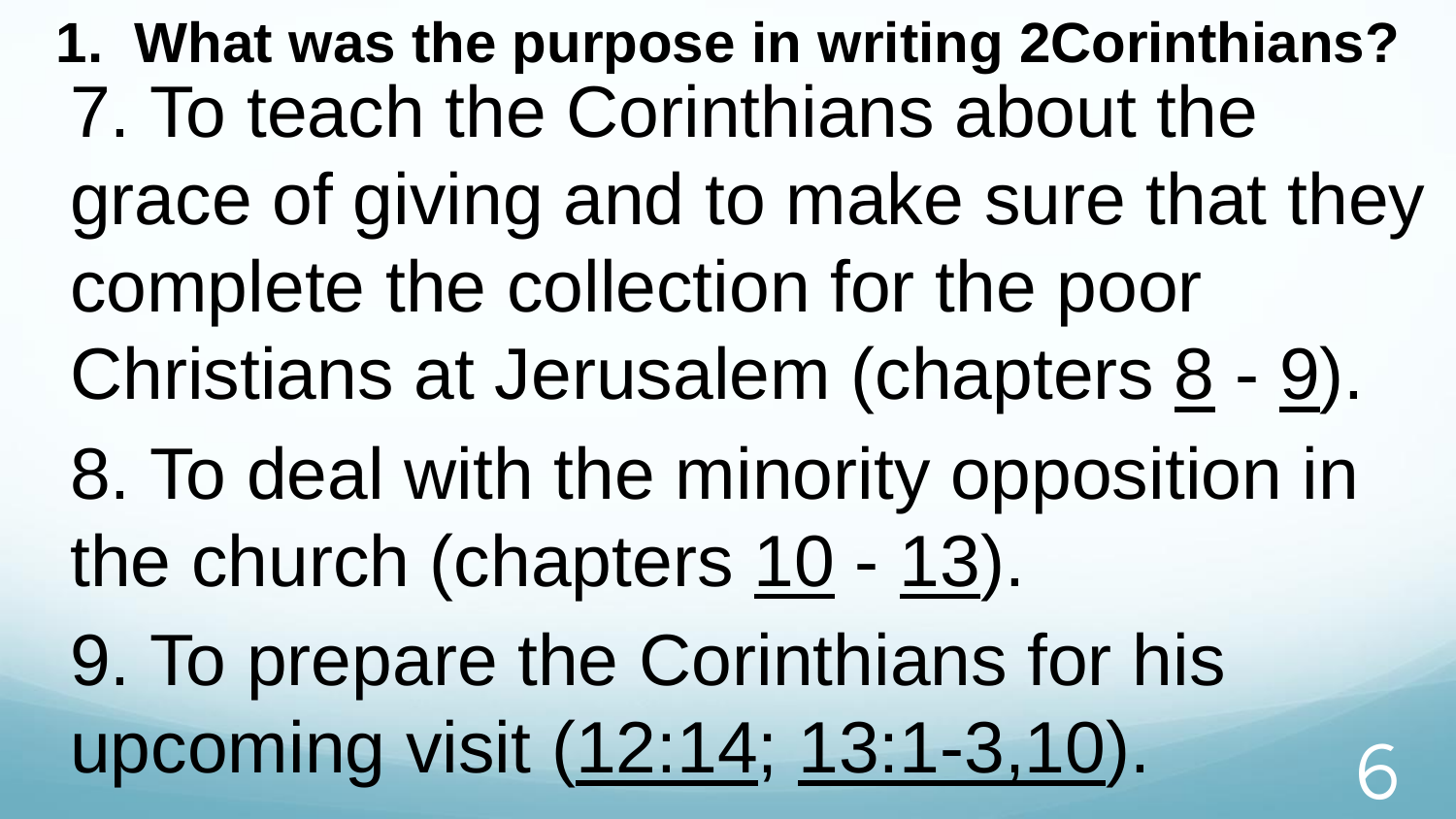### **2. Who is the author of 2Corinthians? Paul**

#### **2 Corinthians 1:1**

<sup>1</sup> Paul, an apostle of Christ Jesus by the will of God, and Timothy *our* brother, To the church of God which is at Corinth with all the saints who are throughout Achaia:

#### **2 Corinthians 10:1**

<sup>1</sup> Now I, **Paul**, myself urge you by the meekness and gentleness of Christ—I who am meek when face to face with you, but bold toward you when absent!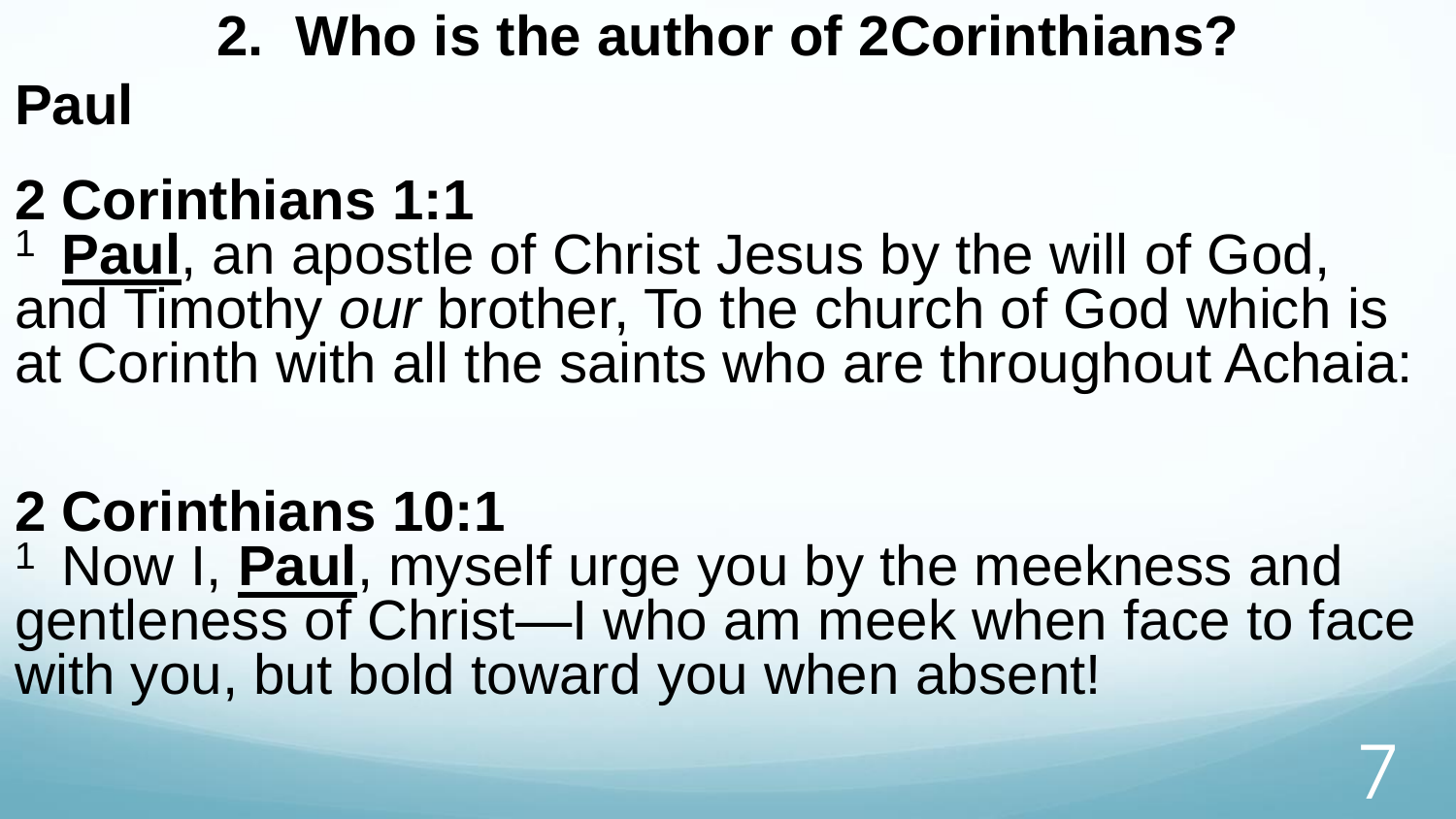#### **3. How does Paul describe himself?** A. **An Apostle**

#### **2 Corinthians 1:1**

<sup>1</sup> Paul, an apostle of Christ Jesus by the will of God, and Timothy *our* brother, To the church of God which is at Corinth with all the saints who are throughout Achaia:

#### B. **An earthen vessel**

#### **2 Corinthians 4:7**

<sup>7</sup> But we have this treasure in earthen vessels, so that the surpassing greatness of the power will be of God and not from ourselves;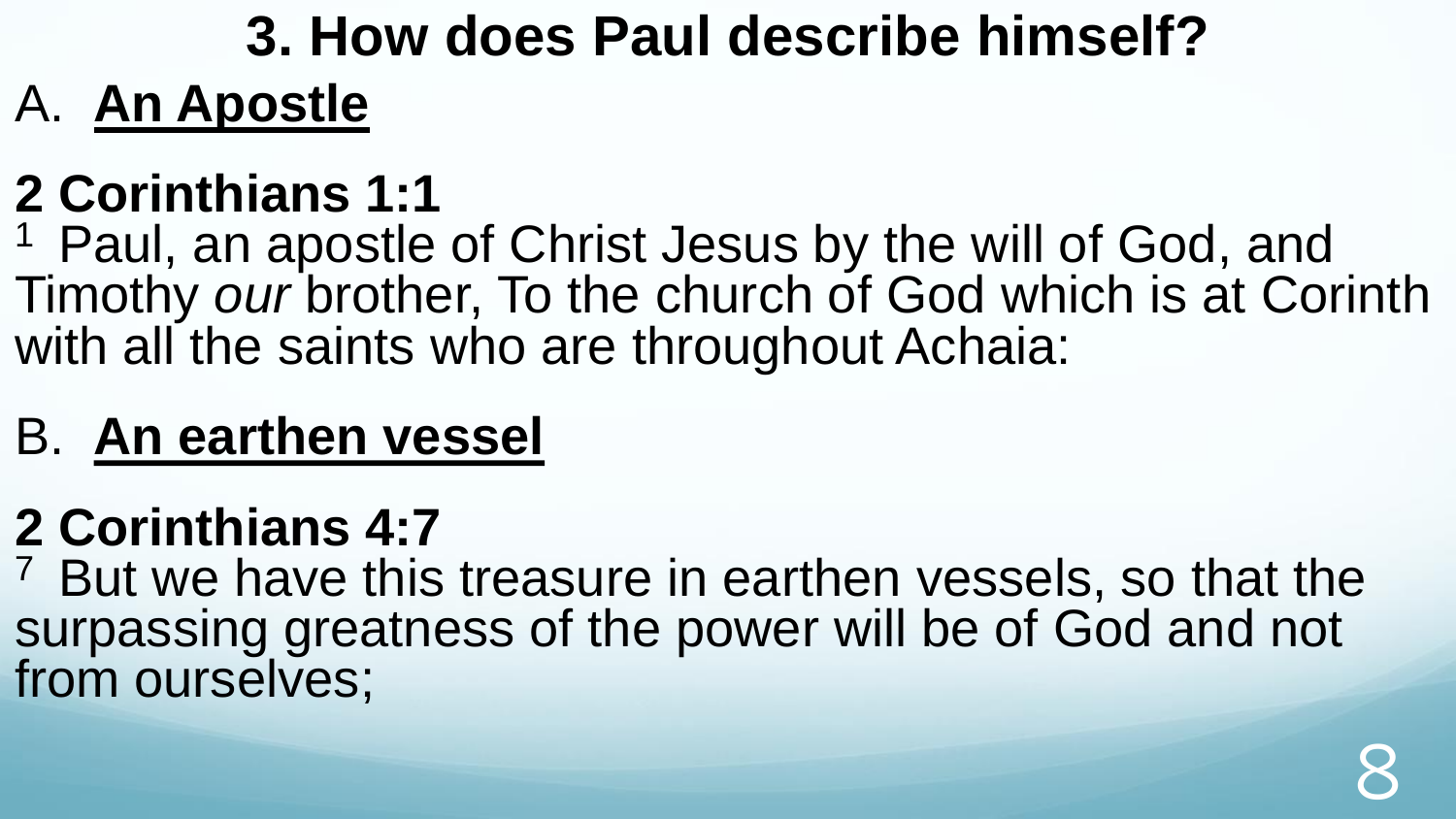#### **3. How does Paul describe himself?**

- C. **Meek and Bold**
- **2 Corinthians 10:1**
- <sup>1</sup> Now I, Paul, myself urge you by the
- meekness and gentleness of Christ—I who
- am **meek** when face to face with you, but **bold** toward you when absent!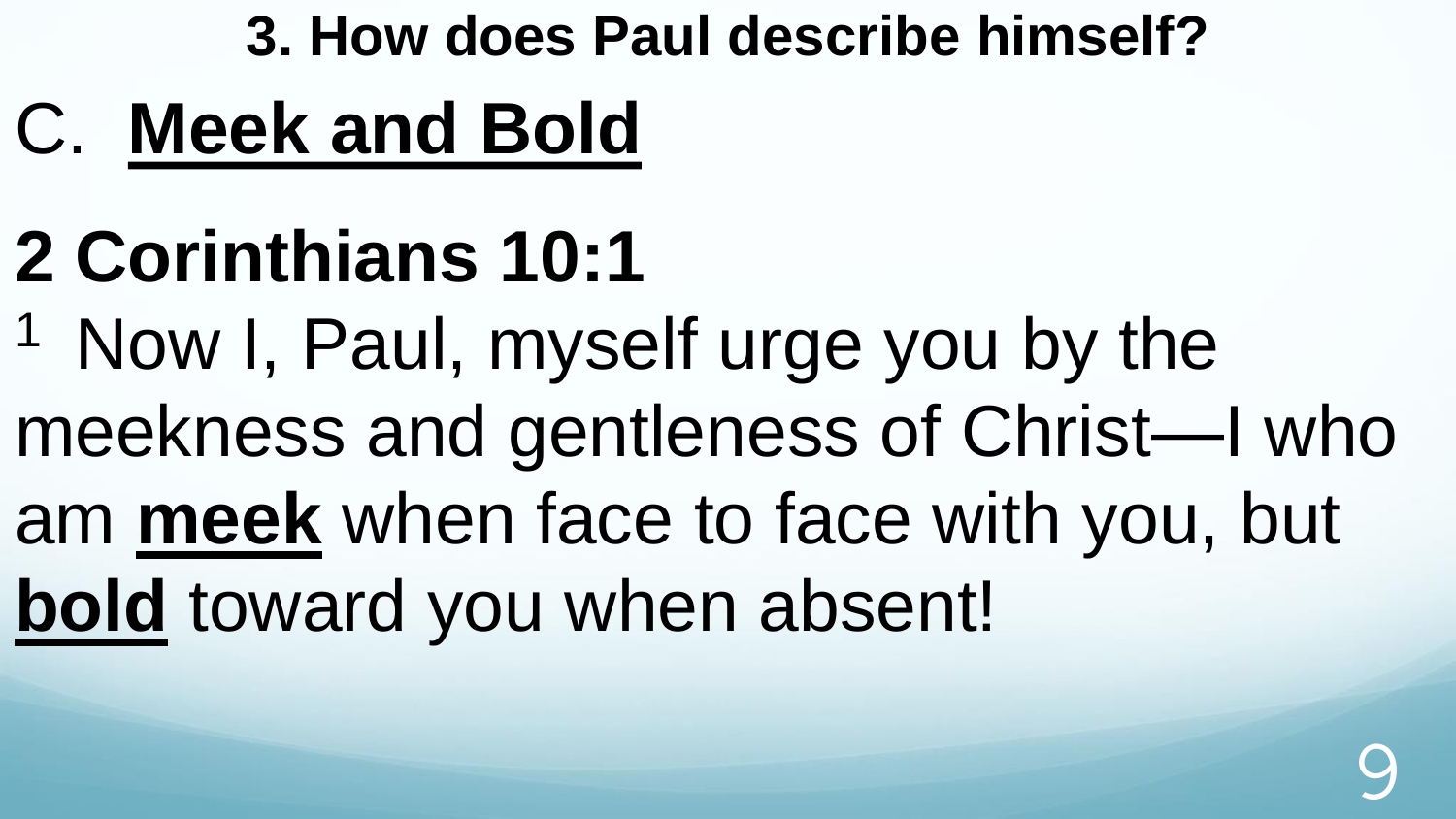**4. When was the church at Corinth established?**

Paul's second missionary journey. Acts 18: 1- 18

# **Acts 18:1**

<sup>1</sup> After these things he left Athens and went to Corinth.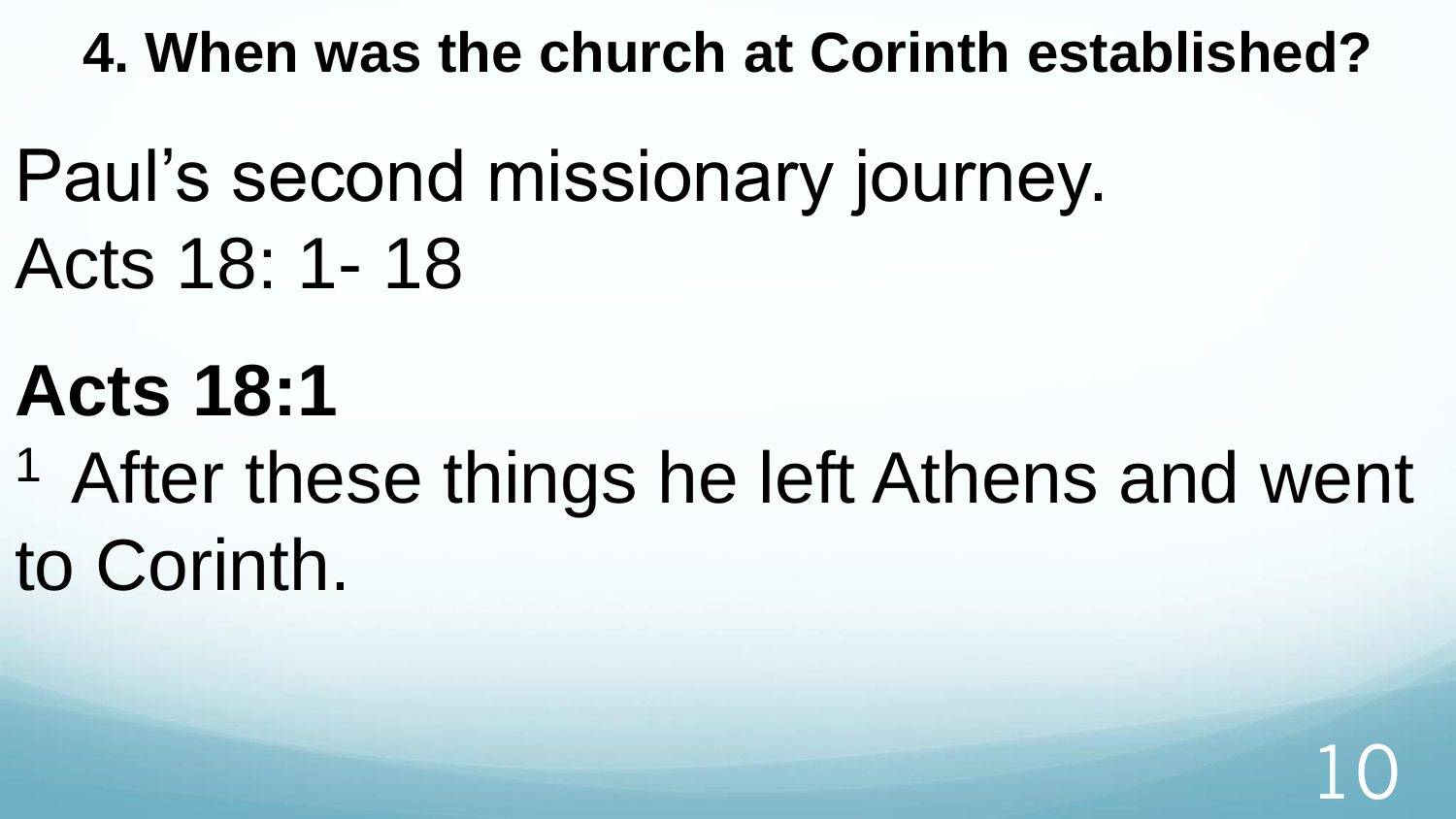## **5. Who did he meet at Corinth?** Aquila and Priscilla

# **Acts 18:2**

<sup>2</sup>And he found a Jew named **Aquila**, a native of Pontus, having recently come from Italy with his wife **Priscilla**, because Claudius had commanded all the Jews to leave Rome. He came to them,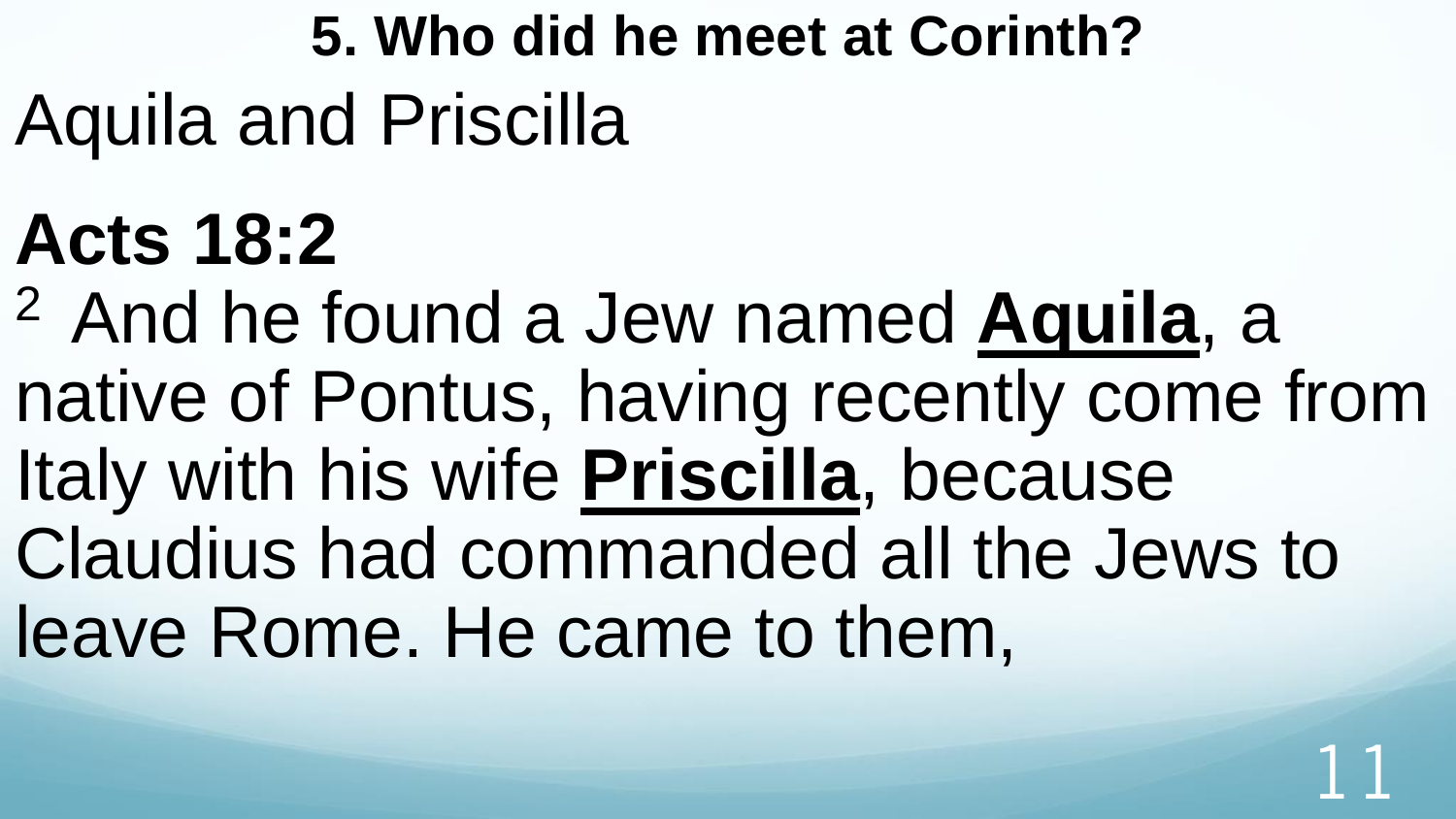#### **6. From where did Paul write his FIRST epistle to the Corinthians?**

- **Ephesus**
- **1 Corinthians 16:8**
- <sup>8</sup> But I will remain in Ephesus until Pentecost;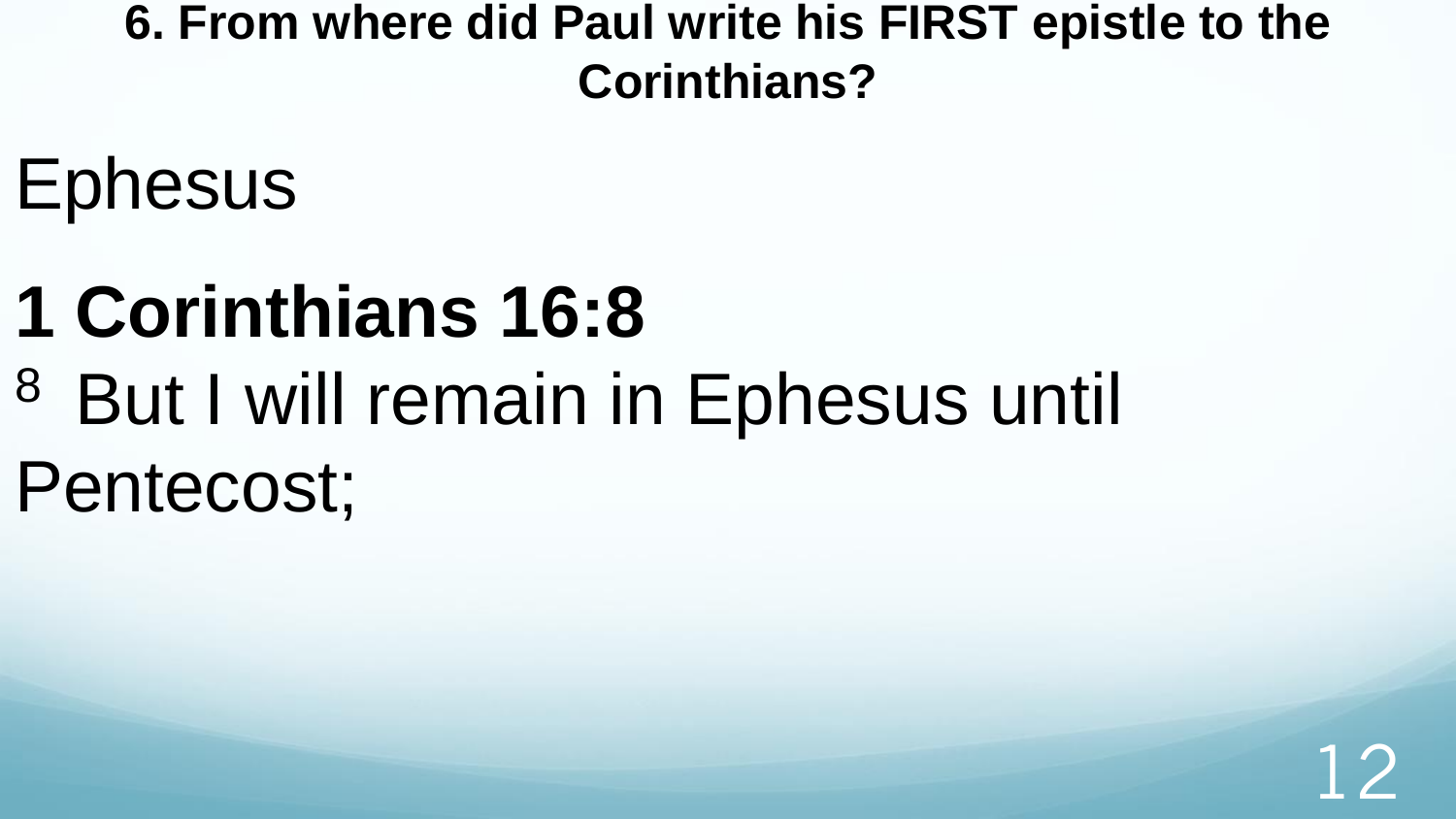**7a. From where did Paul write his second epistle to the Corinthians?**

Somewhere in Macedonia (perhaps Philippi, Thessalonica, Berea?)

## **2 Corinthians 7:5**

<sup>5</sup> For even when we came into Macedonia our flesh had no rest, but we were afflicted on every side: conflicts without, fears within. **2 Corinthians 8:1** 

<sup>1</sup> Now, brethren, we wish to make known to you the grace of God which has been given in the churches of Macedonia,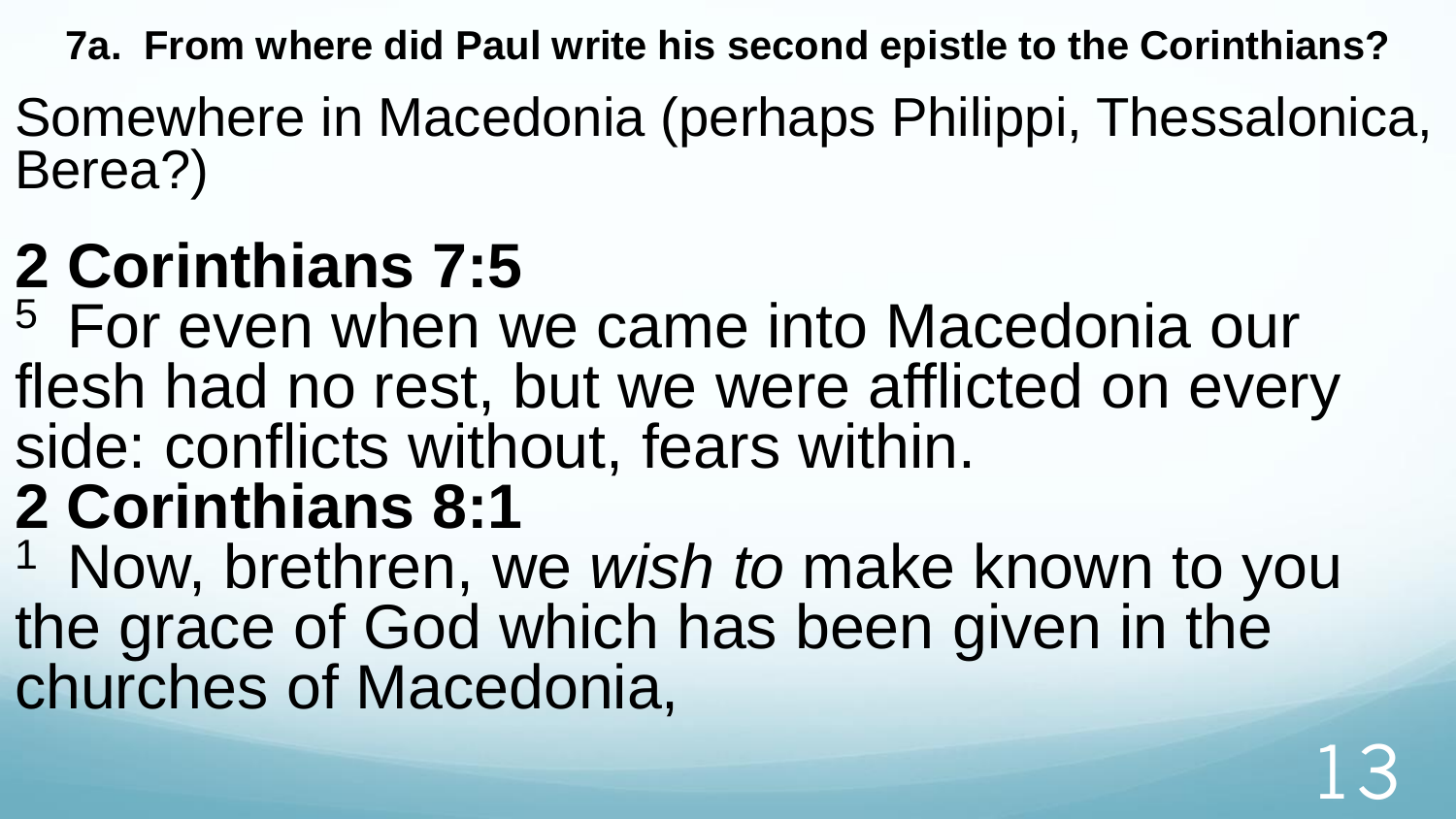#### **7a. From where did Paul write his second epistle to the Corinthians? 2 Corinthians 9:2**

- <sup>2</sup> for I know your readiness, of which I boast about you to the Macedonians, *namely,* that Achaia has been prepared since last year,
- and your zeal has stirred up most of them.
- **7b. When did Paul write this letter?** 55, 56 or 57 AD.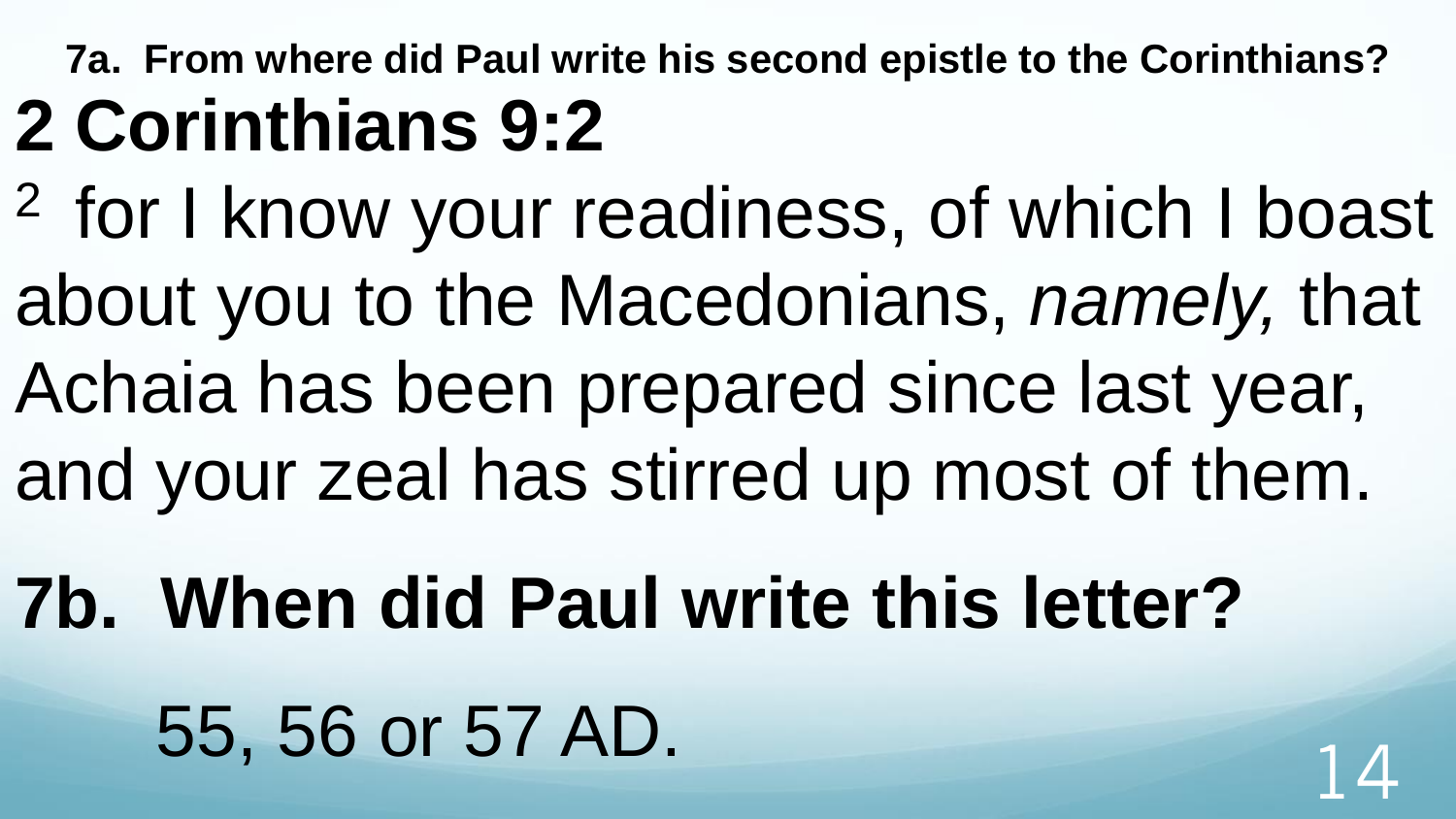**8. Whose arrival likely prompted Paul's writing of this epistle?** 

Titus

# **2 Corinthians 7:6-7**

- <sup>6</sup> But God, who comforts the depressed, comforted us by the coming of **Titus**;  $<sup>7</sup>$  and not only by his coming, but also by the</sup>
- comfort with which he was comforted in you, as
- he reported to us your longing, your mourning, your zeal for me; so that I rejoiced even more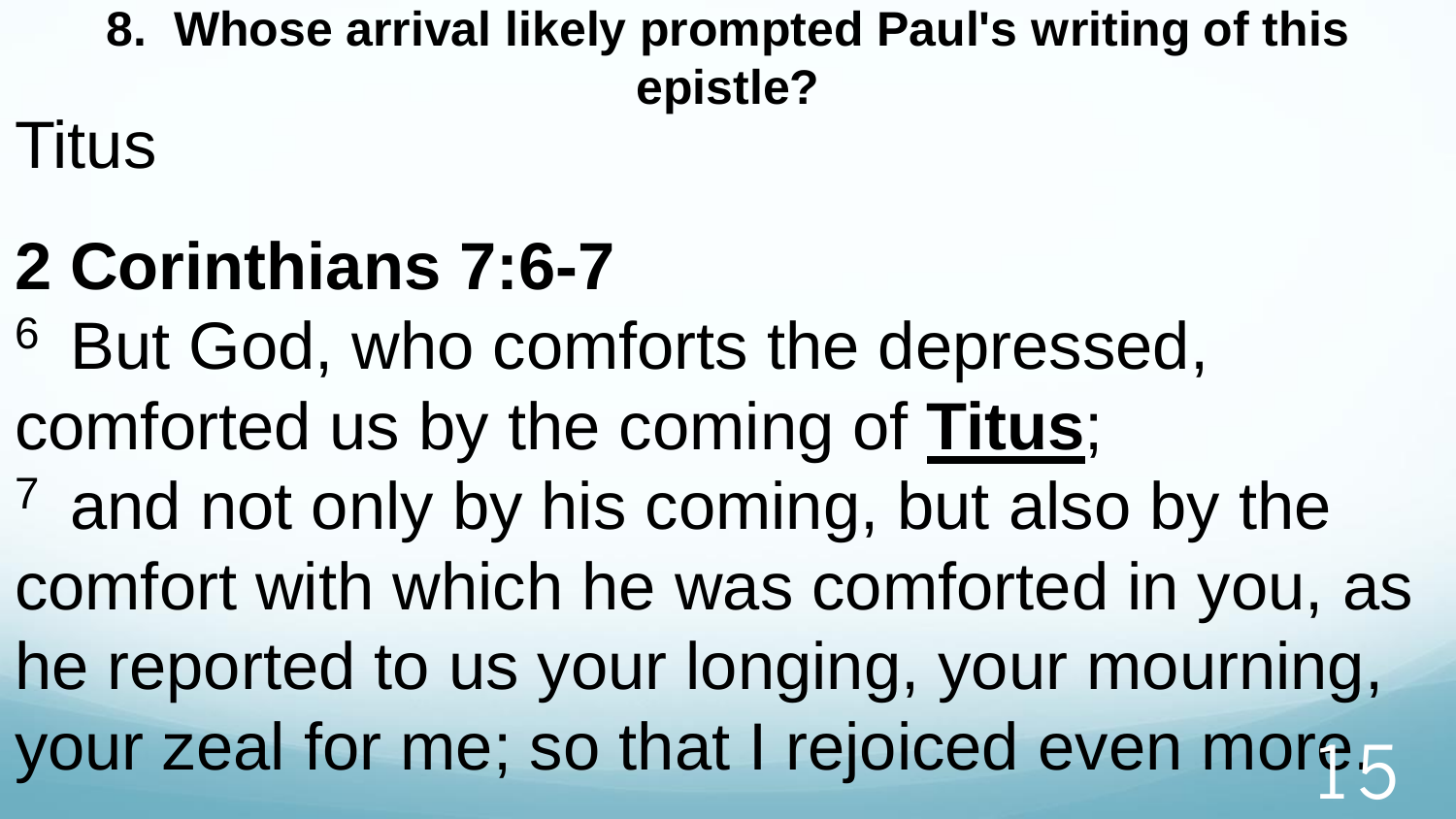- **9. What plagued the saints at Corinth?** 1. Infected with sexual immorality (1Cor 5)
- 2. Split by factions that were dragging each other to court (1Cor 6)
- 3. Crippled by the abuse of Spiritual Gifts (1Cor 12 – 15)
- 4. False teachers wanted to undermine Paul's ministry (2Cor 10 – 13)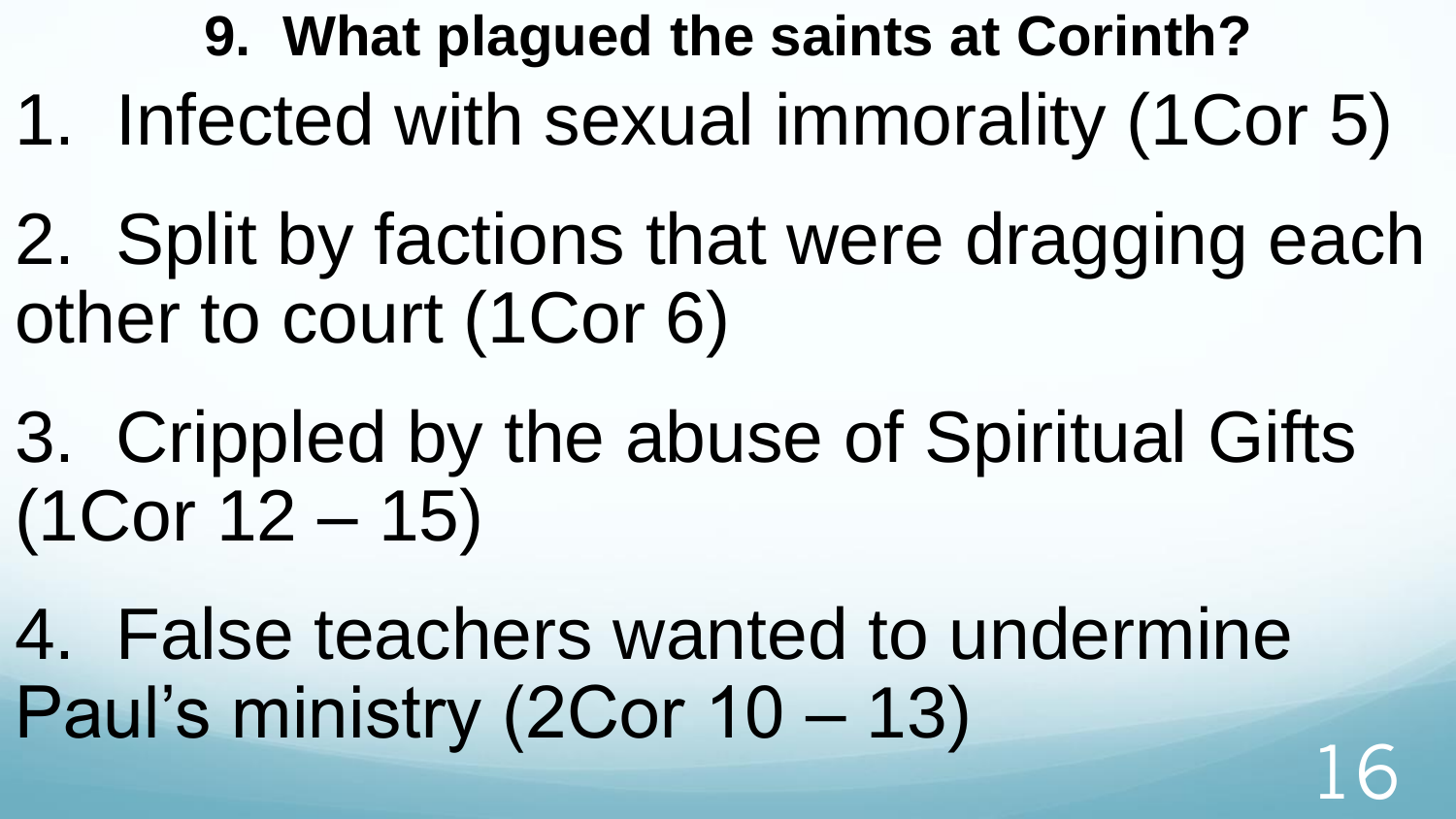**10. What were the accusations the false teachers challenged Paul's apostolic authority?**  A. Paul's veracity

## **2 Corinthians 1:15-17**

 $15$  In this confidence I intended at first to come to you, so that you might twice receive a blessing; <sup>16</sup> that is, to pass your way into Macedonia, and again from Macedonia to come to you, and by you to be helped on my journey to Judea.

<sup>17</sup> Therefore, I was not vacillating when I intended to do this, was I? Or what I purpose, do I purpose according to the flesh, so that with me there will be yes, yes and no, no *at the same time?*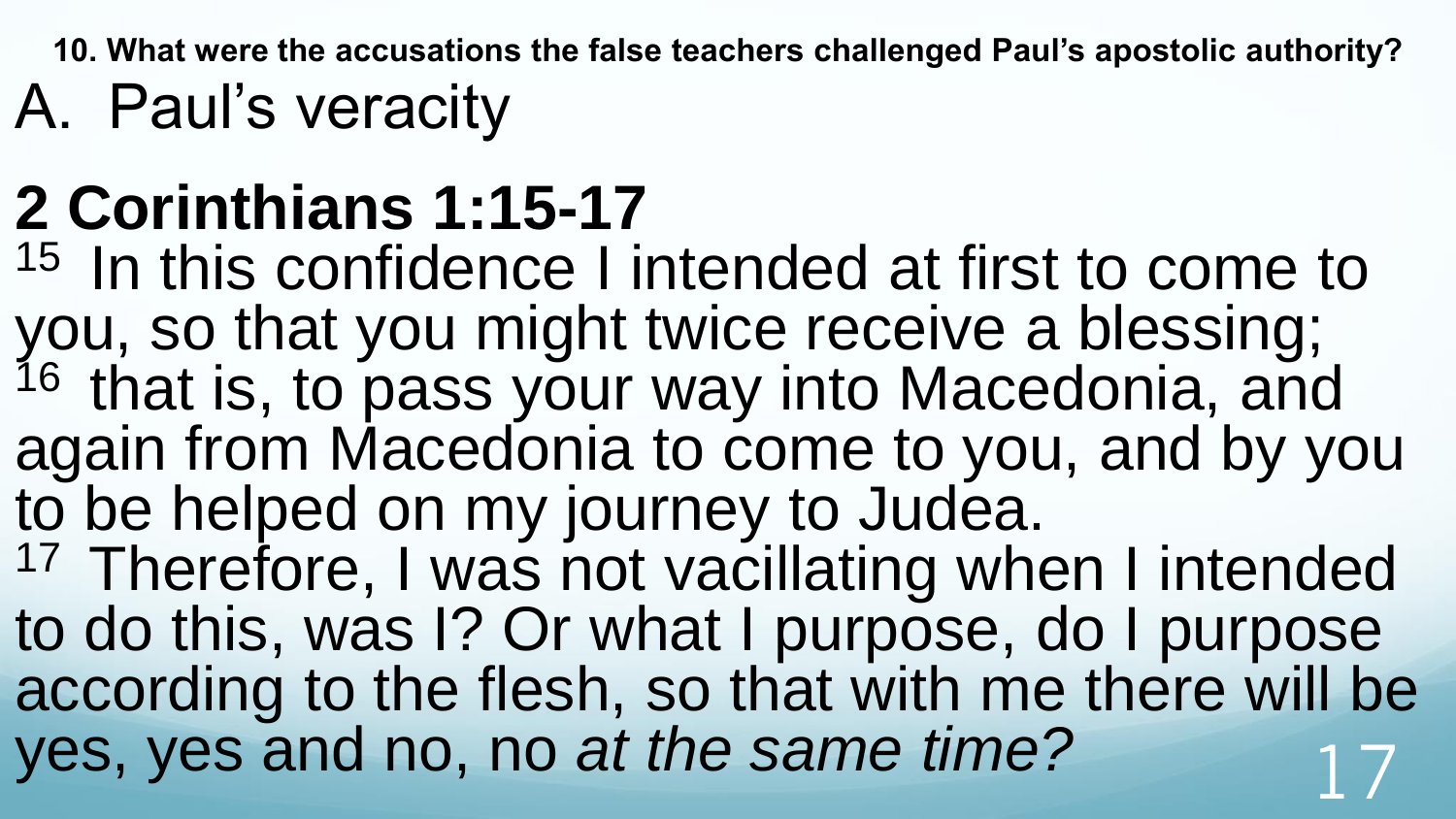**10. What were the accusations the false teachers challenged Paul's apostolic authority?** 

- B. Paul's speaking ability
- **2 Corinthians 10:10**
- <sup>10</sup> For they say, "His letters are weighty and strong, but his personal presence is unimpressive and his speech contemptible."